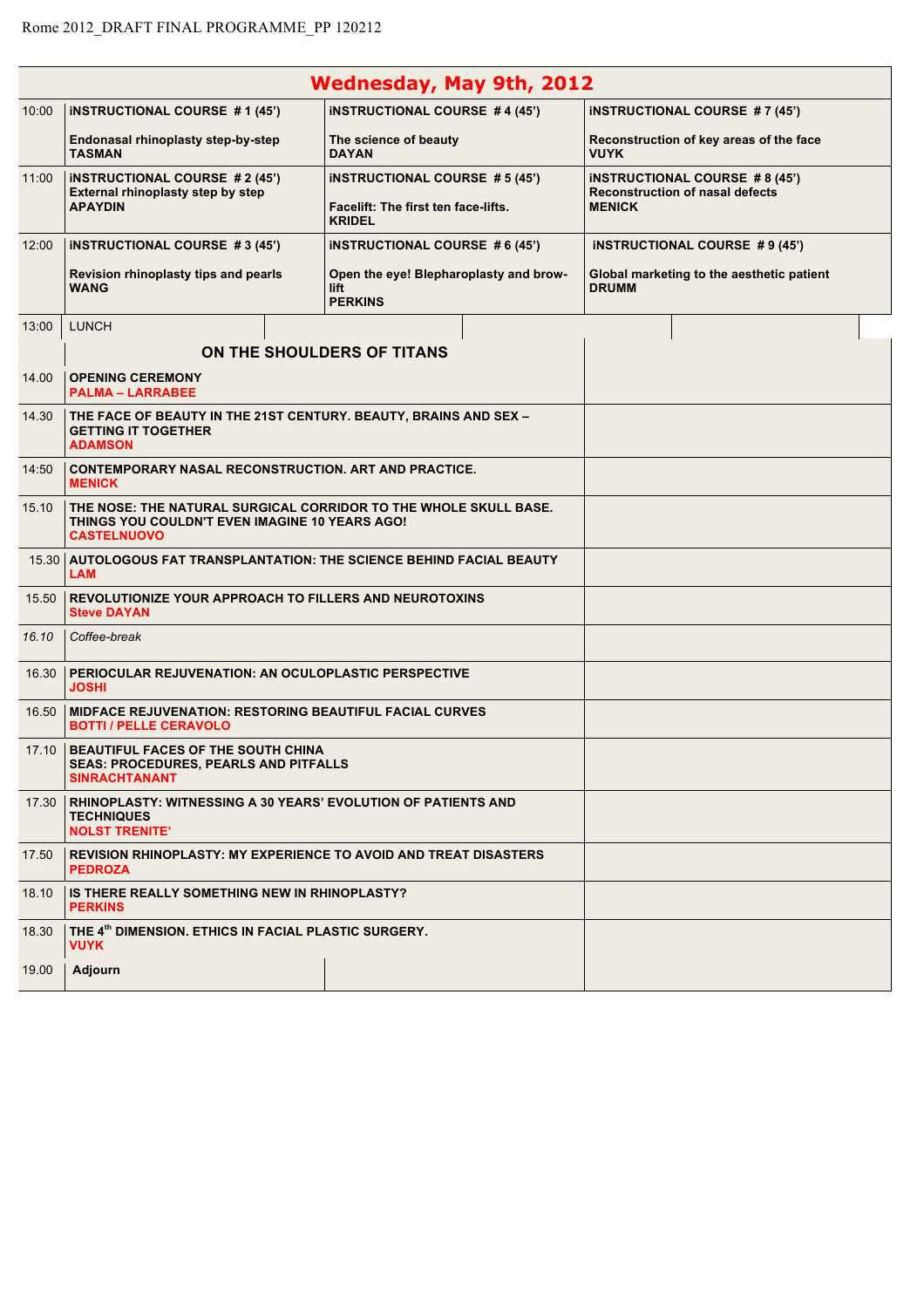|       |                                                                                                                         | Thursday, May 10th, 2012                                                                                             |                                                                                                                                                                                                |  |
|-------|-------------------------------------------------------------------------------------------------------------------------|----------------------------------------------------------------------------------------------------------------------|------------------------------------------------------------------------------------------------------------------------------------------------------------------------------------------------|--|
| 7:00  | <b>INSTRUCTIONAL COURSE #10</b>                                                                                         | <b>INSTRUCTIONAL COURSE #11</b>                                                                                      | <b>INSTRUCTIONAL COURSE #12</b>                                                                                                                                                                |  |
|       | (45)<br>Facial fat grafting: How I do it<br><b>LAM</b>                                                                  | (45)<br>Rib cartilage grafting in<br>rhinoplasty<br><b>MOST</b>                                                      | (45)<br><b>Total approach to facial</b><br>rejuvenation<br><b>BUNAES</b>                                                                                                                       |  |
|       | <b>Controversies</b>                                                                                                    | Cases                                                                                                                | <b>Kaleidoscope</b>                                                                                                                                                                            |  |
| 8:00  | <b>Primary rhinoplasty: avoiding</b><br>landmines                                                                       | Face lifting: from short-scar to<br>traditional to deep plane. This<br>house believes that  I                        | Just behind the face: when and<br>how to operate the sinuses too                                                                                                                               |  |
|       | Chair: Wang, Tasman                                                                                                     | Chair: Kridel, Taylor                                                                                                | Chair: Simmen, Almeida                                                                                                                                                                         |  |
|       | <b>QUATELA</b> Sequencing the steps of<br>rhinoplasty                                                                   | <b>LARRABEE</b> Relevant anatomy for<br>facelift surgery                                                             | <b>BECKER S</b> Maximing outcomes in<br>sinus surgery                                                                                                                                          |  |
|       | <b>PASTOREK</b> Primary endonasal<br>rhinoplasty. Is it obsolete?<br><b>HAMILTON</b> Pitfalls of rhinoplasty<br>surgery | <b>LAFERRIERE</b> A Facelift for Beginners<br><b>JOSHI</b> Upper third rejuvenation: Brow<br>and upper eyelids       | <b>CASTELNUOVO: Minimally invasive</b><br>sinus surgery. What the facial plastic<br>surgeon should know and do!<br><b>DAELE</b> Combined endoscopic sinus<br>surgery and aesthetic rhinoplasty |  |
|       | <b>ADAMSON</b> 10 nasal tip tips in 10<br>minutes<br><b>DAVIS</b> Avoiding rhinoplasty stigmata                         | <b>GASSNER</b> The deep vector face lift<br><b>BOTTI</b> Face-lift complications:<br>avoidance and management        | <b>DE LA GARZA: Endoscopic treatment</b><br>of life threatening epistaxis and Rendu<br><b>Osler Weber Syndrome</b>                                                                             |  |
|       |                                                                                                                         |                                                                                                                      | <b>CONSTANTINIDIS: The difficult frontal</b><br>sinus                                                                                                                                          |  |
| 9:15  | <b>Rhinoplasty complications:</b><br>effective strategies for revision                                                  | Face lifting: from short-scar to<br>traditional to deep plane. This<br>house believes that  II                       | <b>Facial fracture management</b><br>step by step: from closed<br>reduction to customised                                                                                                      |  |
|       | Chair: Cook - Maniglia J                                                                                                | Chair: Gassner - Pelle                                                                                               | <i>implants</i>                                                                                                                                                                                |  |
|       | <b>SOUSA VIEIRA Failed rhinoplasty -</b><br>what to do                                                                  | <b>SHERRIS</b> Should Anyone Do a Mini                                                                               | Chair: Constantinidis - East<br><b>BERTOSSI</b> Facial fractures and                                                                                                                           |  |
|       | <b>KRIDEL</b> Reason for revision rhinoplasty<br>and how to repair                                                      | Facelift?<br><b>RIASCOS</b> Ageing face surgery                                                                      | periorbital area: aesthetic implications<br><b>NORDERA</b> Treament of hard and soft                                                                                                           |  |
|       | <b>EAST</b> Secondary rhinoplasty-targeted<br>solutions by identifying error patterns                                   | without peri-auricular scars                                                                                         | tissues in orbito palpebral trauma                                                                                                                                                             |  |
|       | <b>FODA</b> A systematic approach to the<br>destroyed tip support                                                       | <b>THOMAS</b> Two vector safety facelift<br><b>MANGAT</b> A no nonsense approach to<br>the facelift procedure        | <b>KWON</b> Endonasal Reduction for<br><b>Blowout Fracture of Medial Orbital Wall</b><br><b>Using Bioresorbable Panels</b>                                                                     |  |
|       | <b>MANIGLIA J Total cartilage</b><br>replacement in tip revision rhinoplasty                                            | <b>WONG J</b> Deep-plane temple-face-<br>neck lift -- How I do it                                                    | <b>KELLMAN</b> Facial trauma 2012: has<br>the endoscope changed the paradigm?                                                                                                                  |  |
|       | <b>MENICK</b> Revisional rhinoplasty from a<br>reconstructive surgeon's perspective                                     | JACONO The Minimal Access Deep<br>Plane Extended (M.A.D.E.) Vertical<br>Vector Face Lift: A New Minimal              | LO Endoscopic management of facial<br>fractures                                                                                                                                                |  |
|       |                                                                                                                         | <b>Incision Technique</b>                                                                                            | <b>PAUN</b> Aesthetic reconstruction<br>following complex facial trauma                                                                                                                        |  |
| 10:30 | Coffee break                                                                                                            |                                                                                                                      |                                                                                                                                                                                                |  |
| 11:00 | <b>Blepharoplasty: too many ways</b><br>leading to Rome? (I)                                                            | The drooping tip: open vs<br>endonasal                                                                               | The orbit: where maxillo-facial,<br><b>ENT, plastic and oculoplastic</b><br>surgeons meet                                                                                                      |  |
|       | Chair: Joshi - Persichetti                                                                                              | Chair: Tasman - Becker D                                                                                             | Chair: Kellman, Bertossi                                                                                                                                                                       |  |
|       | <b>TAYLOR</b> A simpified approach to upper                                                                             | <b>PERKINS</b> Managing tip rotation<br>predictably                                                                  | <b>MANISALI</b> Correction of                                                                                                                                                                  |  |
|       | lid blepharoplasty<br><b>TRUSWELL</b> Laser assisted lower lid<br>blepharoplasty                                        | <b>FULEIHAN</b> Endonasal management of<br>the drooping tip<br><b>COBO</b> Management of the acute                   | enophthalmous<br><b>EAST:</b> Thyroid orbitopathy -<br>Endoscopic with transpalpebral                                                                                                          |  |
|       | <b>GONZALEZ-ROMERO.</b> Rational<br>management of orbital fat in<br>blepharoplasty.                                     | nasolabial angle: what works and why<br><b>PALMA</b> Aesthetic repositioning of the                                  | decompression<br><b>ROMBAUX</b> two or three walls orbital<br>decompressionin Grave's disease                                                                                                  |  |
|       | <b>PEDROZA</b> Conservative blepharoplasty<br>with musculocutaneos flap and<br>suspension of the orbicular muscle       | nasal tip through the endonasal<br>approach<br><b>YAP</b> The vestibular groove as a guide<br>in hanging ala surgery | <b>BOHAENE:</b> Combined endoscopic<br>transnasal and transorbital approaches<br>the skullbase lesions                                                                                         |  |
|       | <b>BOTTI</b> Advanced blepharoplasty<br>procedures                                                                      |                                                                                                                      | <b>CASTELNUOVO: All about working</b><br>with endoscopes inside and around the                                                                                                                 |  |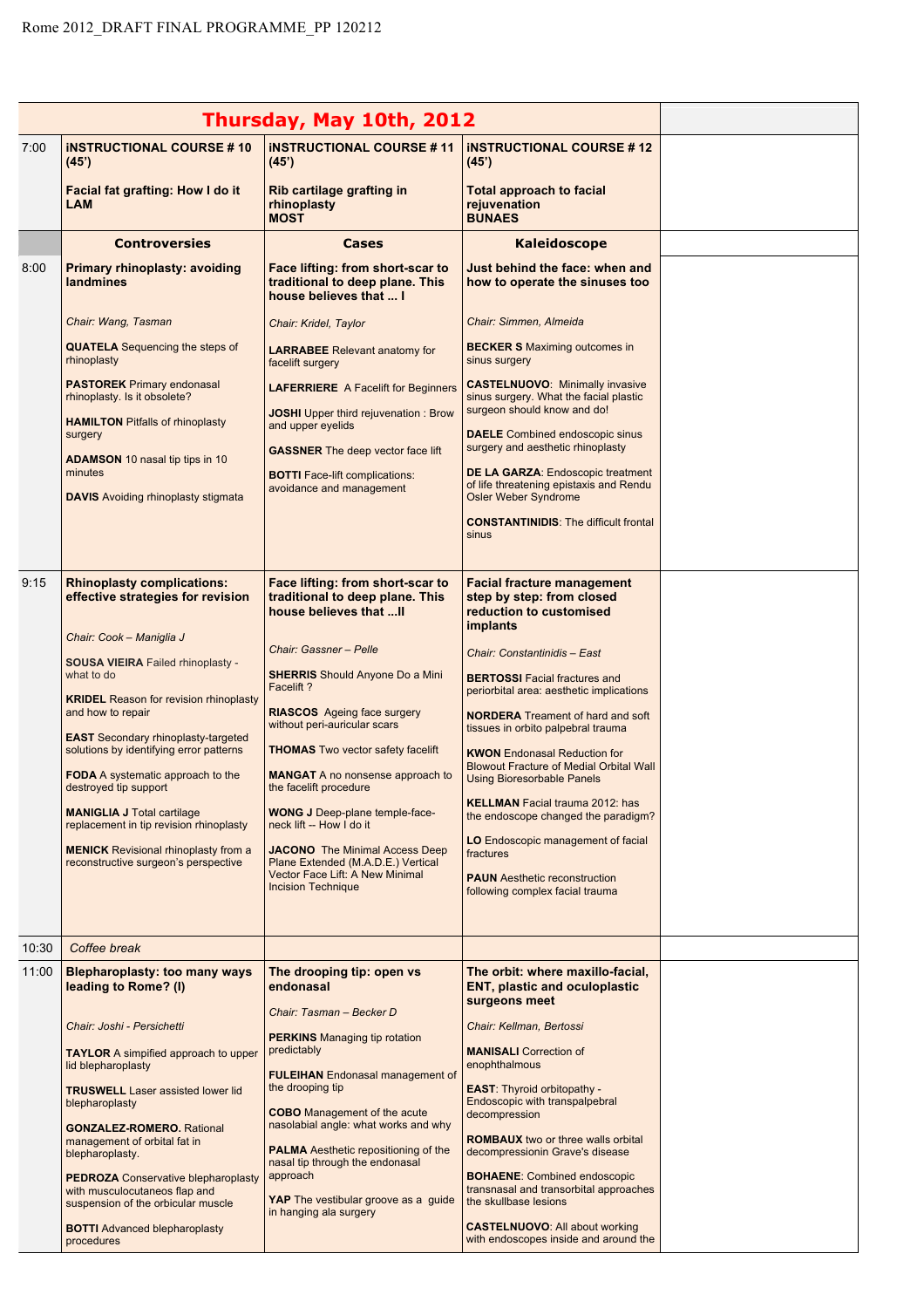|       |                                                                                                                              |                                                                                                                              | orbit                                                                                                                   |                                                                                       |
|-------|------------------------------------------------------------------------------------------------------------------------------|------------------------------------------------------------------------------------------------------------------------------|-------------------------------------------------------------------------------------------------------------------------|---------------------------------------------------------------------------------------|
| 12:00 | <b>Blepharoplasty: too many ways</b><br>leading to Rome? (II)                                                                | The crooked nose: open vs.<br>endonasal<br>face-to-face                                                                      | <b>Emerging technologies. Are we</b><br>following science or<br>marketing?                                              |                                                                                       |
|       | Chair: Saleh, Montes Bracchini                                                                                               | Chair: Apaydin - Kang                                                                                                        | Chair: Wever - D'Souza                                                                                                  |                                                                                       |
|       | <b>GONZALES-ROMERO Rational</b><br>management of orbital fat in<br>blepharoplasty                                            | <b>LEE JOO-HYUNG</b> Evaluation of facial<br>asymmetry between upper and lower<br>faces in the rhinoplasty candidates        | <b>TENENBAUM Lifting by myoplasty</b><br>and myotension                                                                 |                                                                                       |
|       | <b>LAFERRIERE</b> Lateral retinacular<br>repositioning canthoplasty - My choice<br>for mild to moderate canthal laxity       | <b>BECKER D Severely twisted nose</b><br><b>PASTOREK</b> Correction of the deviated                                          | <b>BATNIJI</b> powered instrumentation in<br>rhinoplasty                                                                |                                                                                       |
|       | <b>LE</b> Triple stitches sutures technique for<br>Asian double eyelids surgery                                              | lower third<br><b>RUPPRECHT</b> Extracorporal                                                                                | <b>RIZK</b> Micropowered dermabrader for<br>cartilage sculpting<br><b>CONSTANTINIDES Early US</b>                       |                                                                                       |
|       | JACONO Rejuvenation of the<br>Devolumized Aging Lower Eyelid:<br><b>Blending the Lid Cheek Junction</b>                      | septoplasty as a key procedure<br><b>PALMA</b> Restoring symmetry in<br>asymmetric noses                                     | experience with PDS flexible plate<br><b>BRACCINI</b> Is there such a thing like<br>medical rhinoplasty?                |                                                                                       |
|       | <b>PERKINS</b> Complex issues of lower lid<br>blepharoplasty                                                                 |                                                                                                                              |                                                                                                                         |                                                                                       |
| 13:00 | <b>LUNCH</b>                                                                                                                 |                                                                                                                              | <b>JAMA Press conference</b><br>"Facial plastic surgery: lay press<br>versus scientific journals, two<br>worlds apart?" |                                                                                       |
| 14:30 | Augmentation of the nasal<br>dorsum: is there something<br>really new?                                                       | Nasal and facial reconstruction.<br>From small to all. I.                                                                    | <b>Rejuvenation of the middle</b><br>third: fill, lift, filllift?                                                       | The traumatized, asymmetric,<br>nose                                                  |
|       | Chair: Constantinides - Le                                                                                                   | Chair: Wang - Quetz                                                                                                          | Chair: Botti - Dayan                                                                                                    | Chair: Romo, Sousa Vieira                                                             |
|       | <b>WONG j</b> Augmentation rhinoplasty:<br>alloplastic vs autogenous grafts                                                  | Van der POORTEN Major<br>reconstructions in head and neck area.<br>Is there something new?                                   | <b>SABAN</b> Relavant surgical anatomy of<br>the midface.                                                               | <b>GIACOMINI</b> Tailored surgery for the                                             |
|       | LE Silicone rubber nasal augmentation.<br>Do and Don't.                                                                      | <b>THOMAS</b> Improved results with local                                                                                    | <b>FEDOK</b> Deciphering the midface:<br>fillers, midfacelift, or blepharoplasty?                                       | traumatized nose<br><b>SALAVERRY</b> Surgical management                              |
|       | <b>SCIUTO</b> Use of Goretex for dorsal<br>alignment                                                                         | flaps in reconstruction<br><b>PERSICHETTI Advances in anterior</b>                                                           | <b>ASCHER</b> Suspending threads &<br>volumizers for the midface                                                        | of twisted nose                                                                       |
|       | <b>SALEH</b> "The Permacol Purse" for the                                                                                    | scalp reconstruction                                                                                                         | <b>JACONO</b> Minimally Invasive                                                                                        | <b>BOENISCH</b> Managing the septum in<br>crooked noses                               |
|       | saddle nose<br><b>CONSTANTINIDES Diced Cartilage</b>                                                                         | <b>LENGELE</b> The segmental anatomy of<br>the face: a rationale for the design,<br>harvest and transfer of partial and full | Rejuvenation of the Midface: When to<br>Lift, When to Fill, and When to Do Both                                         | <b>PIRILA</b> Special rhinoplasty techniques<br>for post-traumatic deformities        |
|       | Temporalis Fascia: Long Term<br><b>Outcomes</b>                                                                              | face transplants<br><b>FRITZ</b> Reconstruction of complex                                                                   | <b>JOSHI</b> Middle third rejuvenation.<br><b>SIGNORINI</b> The surprising world of                                     | <b>GOKSEL</b> Dynamics of broken nose<br><b>Correction Correction</b>                 |
|       | <b>TASMAN: Diced Cartilage Glue:</b><br>Morphometric evidence of longevity                                                   | composite facial defects<br><b>NOCINI</b> Facial reconstructive surgery:                                                     | injectables<br><b>TRUJILLO</b> Rejuvenation of the                                                                      | <b>MOCELLA</b> Repair of major traumatic<br>noses                                     |
|       | <b>BASER</b> Diced cartilage wrapped in<br>fascia lata for Augmentation of Post<br><b>Traumatic and revision Rhinoplasty</b> | a maxillo-facial perspective.<br><b>ZILINSKY Total lower lip</b>                                                             | periocular area including midface<br><b>TRITES</b> Avoiding complications in                                            | <b>DeROSA</b> Managing the crooked nose                                               |
|       | <b>ROWE-JONES</b> Current approaches for<br>the saddle nose                                                                  | reconstruction                                                                                                               | surgery of the temple, cheek and<br>perimandibular areas                                                                | <b>DHONG</b> Correction of the deviated<br>nose                                       |
|       | <b>DAVIS</b> Augmentation of the nasal<br>dorsum                                                                             | <b>PASCHE</b> Supraclavicular flap for the<br>face and the neck reconstruction:<br>experience on 50 cases                    | <b>QUATELA</b> Endoscopic midface lifting:<br>a 15 year review                                                          | <b>WAYNE</b> En bloc osteotomy for the<br>deviated bony dorsum.                       |
|       | <b>PATROCINIO A Personal techiques for</b><br>nasal dorsum augmentation.                                                     | <b>MENICK</b> The Repair of Large Deep<br>Nasal Defects - Complex Forehead<br><b>Flap Reconstruction</b>                     | <b>SPIEGEL Mandible shaping</b>                                                                                         | <b>FERRAZ</b><br>Special aspects of rhinoplasty in cleft lip<br>and palate patients,  |
|       |                                                                                                                              |                                                                                                                              |                                                                                                                         |                                                                                       |
| 16:30 | Coffee-break                                                                                                                 |                                                                                                                              |                                                                                                                         |                                                                                       |
| 17:00 | Skin resurfacing: where do we<br>stand? A multispecialty                                                                     | <b>Learning and teaching in FPS</b>                                                                                          | Skin issues in rhinoplasty                                                                                              | Special problems in rhinoplasty.                                                      |
|       | perspective.                                                                                                                 | Chair: Adamson, Cobo                                                                                                         | Chair: Davis, Naraghi                                                                                                   | Chair: Riedel, Parra<br><b>MIRANDA</b> What works and what                            |
|       | Chair: Taylor - Zerbinati<br><b>MANGAT</b> Phenol/Croton Oil peel                                                            | <b>WALTER</b> A look back at 50 years of<br>Facial Plastic Surgery in Europe.                                                | <b>PAVLIDELIS</b> Dermal excisions in<br>reduction rhinoplasty                                                          | doesn't work in costal cartilage grafting                                             |
|       | <b>BUNAES</b> Combining ultrasound and<br>radio-frequency                                                                    | <b>COOK</b> The American way. Inspirations<br>for current challenges.                                                        | <b>RUPPRECHT</b> Nose and skin:<br>interactions before, during and after<br>rhinoplasty                                 | <b>TASTAN</b><br>Costal cartilage grafts: A novel method<br>to carve ribs             |
|       | <b>ELLIS</b> Blue Veins Around The Eye<br><b>TRETTI CLEMENTONI What's new on</b>                                             | <b>MANIGLIA J Facial plastic surgery in</b><br>South America: where we started from,<br>where we stand now                   | <b>JANG</b> Multilayer tip grafting for better<br>refinement of thick and bilbous nasal<br>tip                          | <b>MINGHETTI</b><br>Not only strut: structural solutions for the<br>naso-labial angle |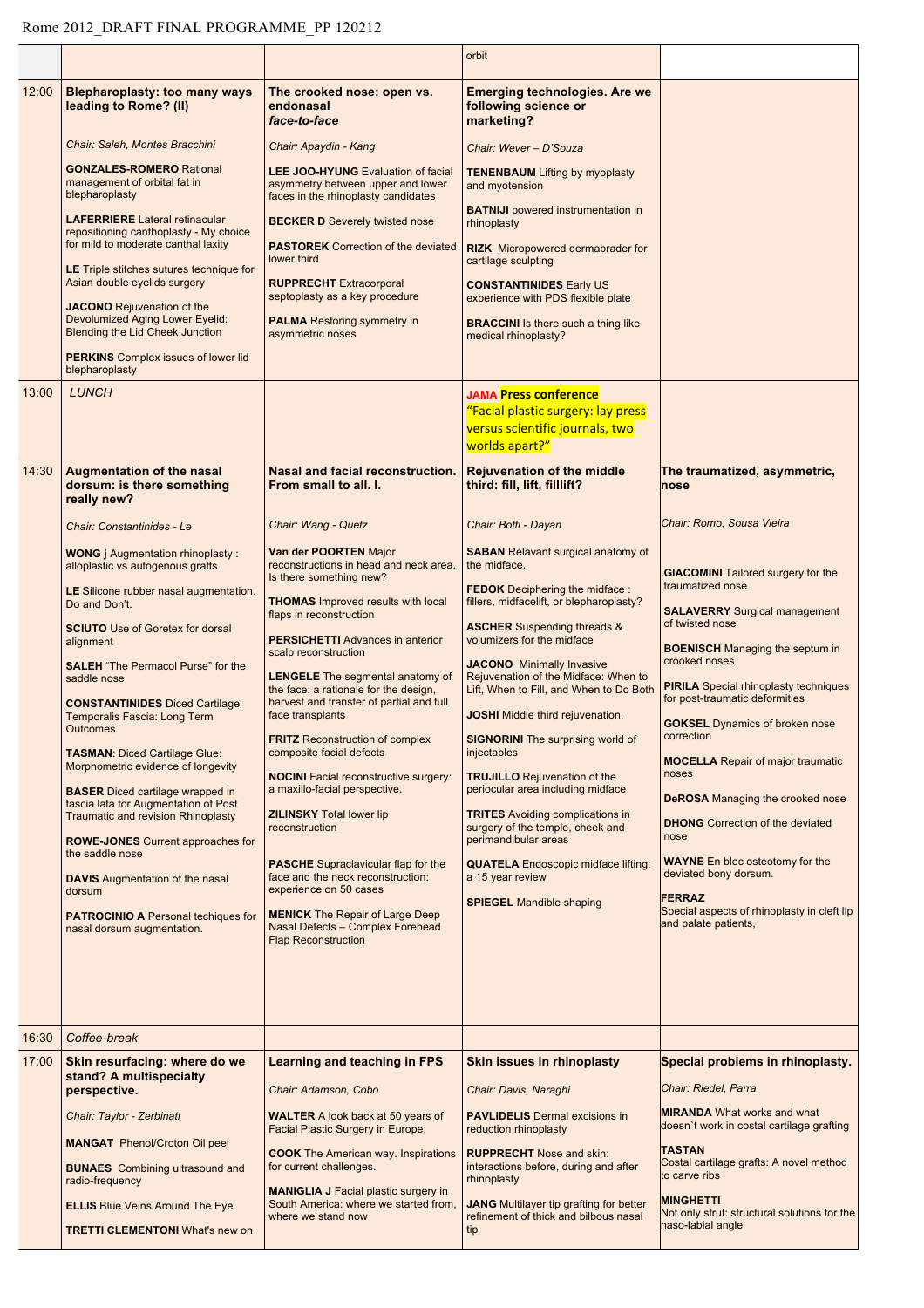## Rome 2012\_DRAFT FINAL PROGRAMME\_PP 120212

| ablative fractional resurfacing: scar and<br><b>BCC</b> treatment.<br><b>WEVER</b> Focussed ultrasound for mild<br>to moderate ageing of the lower third<br>face | <b>GODIN</b> What I learned from compiling<br>the work of the world's great<br>rhinoplasty surgeons | <b>FODA</b> Rhinoplasty in thick nasal skin<br><b>KRAWCZINSKY Relevant</b><br>technical hints in thin skin rhinoplasty<br>patients | <b>YUCEL</b> An algorithm for osteotomy in<br>rhinoplasy<br><b>ZANINI</b> Open rhinoplasty tips and tricks.<br>Learning from a 20 year experience. |
|------------------------------------------------------------------------------------------------------------------------------------------------------------------|-----------------------------------------------------------------------------------------------------|------------------------------------------------------------------------------------------------------------------------------------|----------------------------------------------------------------------------------------------------------------------------------------------------|
| 18:00   EAFPS General Assembly                                                                                                                                   |                                                                                                     |                                                                                                                                    |                                                                                                                                                    |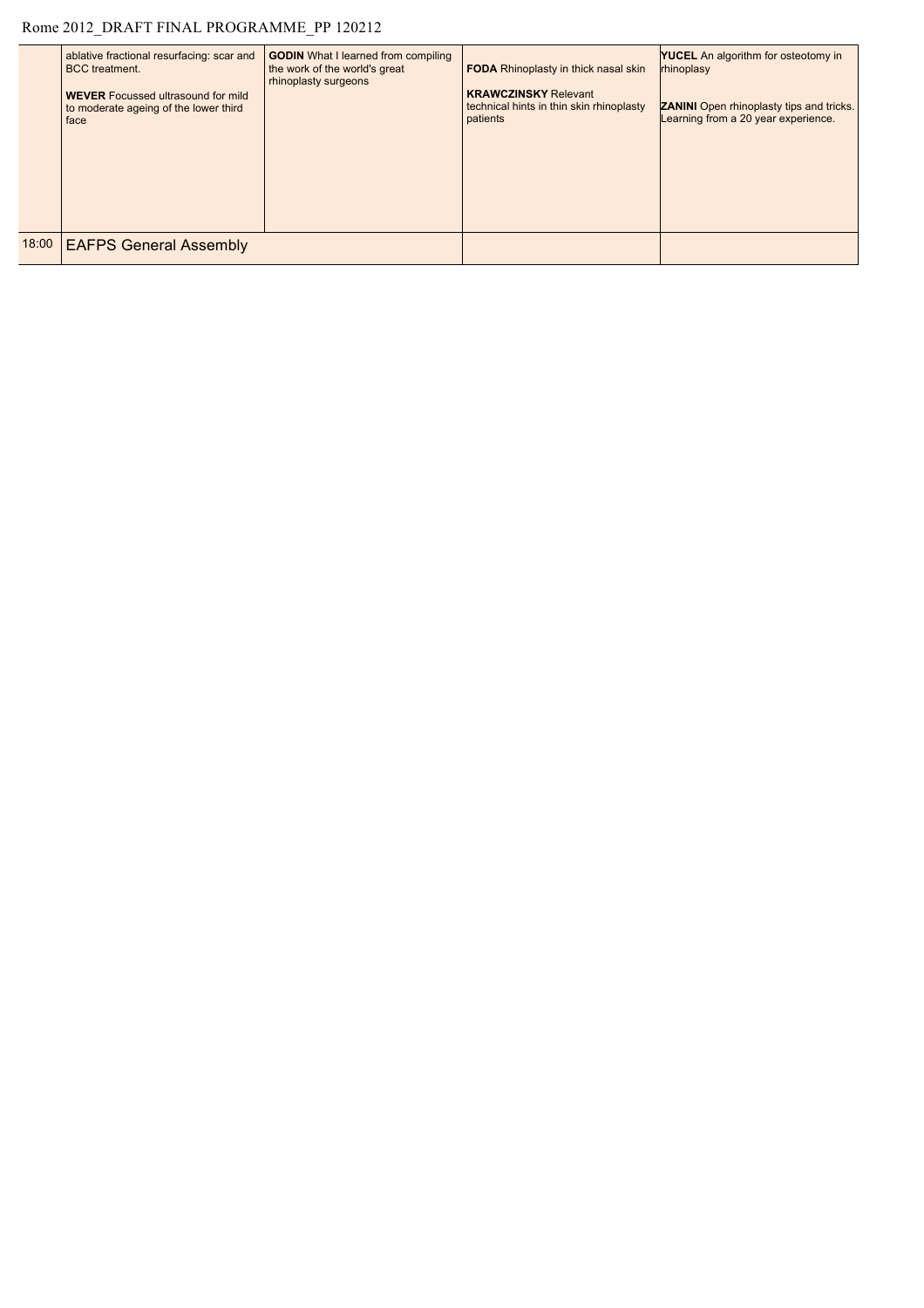|       |                                                                                                                                                                                                                                                                                                                                                                                                                                                                                                                                                                                                             | Friday, May 11th, 2012                                                                                                                                                                                                                                                                                                                                                                                                                                                                                                                                                                                                                                                                     |                                                                                                                                                                                                                                                                                                                                                                                                                                                                                                                                                                                                                          |                                                                                                                                                                                                                                                                                                                                                                                                                                                                                                                                                                                                                                                                                                        |
|-------|-------------------------------------------------------------------------------------------------------------------------------------------------------------------------------------------------------------------------------------------------------------------------------------------------------------------------------------------------------------------------------------------------------------------------------------------------------------------------------------------------------------------------------------------------------------------------------------------------------------|--------------------------------------------------------------------------------------------------------------------------------------------------------------------------------------------------------------------------------------------------------------------------------------------------------------------------------------------------------------------------------------------------------------------------------------------------------------------------------------------------------------------------------------------------------------------------------------------------------------------------------------------------------------------------------------------|--------------------------------------------------------------------------------------------------------------------------------------------------------------------------------------------------------------------------------------------------------------------------------------------------------------------------------------------------------------------------------------------------------------------------------------------------------------------------------------------------------------------------------------------------------------------------------------------------------------------------|--------------------------------------------------------------------------------------------------------------------------------------------------------------------------------------------------------------------------------------------------------------------------------------------------------------------------------------------------------------------------------------------------------------------------------------------------------------------------------------------------------------------------------------------------------------------------------------------------------------------------------------------------------------------------------------------------------|
| 7:00  | <b>INSTRUCTIONAL COURSE #13</b><br>(45')                                                                                                                                                                                                                                                                                                                                                                                                                                                                                                                                                                    | <b>INSTRUCTIONAL COURSE #14</b><br>(45)                                                                                                                                                                                                                                                                                                                                                                                                                                                                                                                                                                                                                                                    | <b>INSTRUCTIONAL COURSE #15</b><br>(45)                                                                                                                                                                                                                                                                                                                                                                                                                                                                                                                                                                                  |                                                                                                                                                                                                                                                                                                                                                                                                                                                                                                                                                                                                                                                                                                        |
|       | Hair restoration step-by-step<br><b>LAM</b>                                                                                                                                                                                                                                                                                                                                                                                                                                                                                                                                                                 | Skin tightening technology:<br>current thoughts and execution<br><b>ELLIS</b>                                                                                                                                                                                                                                                                                                                                                                                                                                                                                                                                                                                                              | <b>Midface Lifting: Anatomy,</b><br><b>Techniques, Pitfalls</b><br><b>BOTTI</b>                                                                                                                                                                                                                                                                                                                                                                                                                                                                                                                                          |                                                                                                                                                                                                                                                                                                                                                                                                                                                                                                                                                                                                                                                                                                        |
|       | <b>Controversies</b>                                                                                                                                                                                                                                                                                                                                                                                                                                                                                                                                                                                        | <b>Cases</b>                                                                                                                                                                                                                                                                                                                                                                                                                                                                                                                                                                                                                                                                               | Kaleidoscope                                                                                                                                                                                                                                                                                                                                                                                                                                                                                                                                                                                                             |                                                                                                                                                                                                                                                                                                                                                                                                                                                                                                                                                                                                                                                                                                        |
| 8:00  | Above the orbit: Which<br>procedure for which patient?<br>Chair: Most. Pedroza C<br><b>JURADO</b> Eyebrow lift: fixation with long<br>needle<br><b>REYES</b> Technique for<br>transblepharoplasty lateral brow lift<br><b>NGUYEN</b> Experience with Fibrin Glue<br>in Endoscopic Browlift - A Case Series<br><b>GENTILE</b> Minimal Access Forehead Lift                                                                                                                                                                                                                                                   | Nasal tip sutures: off the<br>beaten path.<br>Chair: Cakmak, Rowe-Jones<br><b>NASSIF FILHO Intercrural suture for</b><br>narrowing the nose<br><b>CEDIN</b> Lateral crural spanning suture<br>for tip contouring in a closed<br>rhinoplasty<br><b>PSHENISNOV</b> The second interdomal<br>stitch.<br><b>MOCELLIN</b> Interdomal sutures in a                                                                                                                                                                                                                                                                                                                                               | The hidden side of rhinoplasty:<br>preserving/restoring nasal<br>function<br>Chair: Sciuto, Soo<br><b>LEE DONG CHANG Anatomical analysis</b><br>of nasal obstruction before rhinoplasty<br><b>MONTSERRAT-GILI</b> Correlation of<br>subjective and objective assessment of<br>the upper airway<br><b>GOTTARELLI</b> Personal technique of<br>inferior turbinoplasty: lesson from a 5000-<br>cases experience                                                                                                                                                                                                             | JAMA instructional course<br>Write it rite!<br>Larrabee<br>Instructional course for authors:<br>How to successfully write a<br>facial plastic surgery article                                                                                                                                                                                                                                                                                                                                                                                                                                                                                                                                          |
|       | <b>WANG</b> Avoiding problems in upper<br>facial rejuvenation<br><b>MITTELMAN Buttonhole, mid-forehead</b><br>approach to measurably selected<br>eyebrow elevation                                                                                                                                                                                                                                                                                                                                                                                                                                          | closed rhinoplasty.<br><b>WURM</b> The vertical mattress suture to<br>the dome<br><b>WEFFER</b> Transdomal triangular suture<br>and medial crus. Dynamics and<br>surgical technique.                                                                                                                                                                                                                                                                                                                                                                                                                                                                                                       | <b>PIPIC</b> Personal philosophy in septal<br>surgery in adults<br><b>RAIMONDI</b><br>Spreader grafts: function, aesthetics or<br>both?<br><b>MONTES BRACCHINI</b> Dynamics of the<br>M-plasty technique for revision<br>rhinoplasty                                                                                                                                                                                                                                                                                                                                                                                     |                                                                                                                                                                                                                                                                                                                                                                                                                                                                                                                                                                                                                                                                                                        |
| 9:15  | <b>Advances in rhinoplasty</b><br>techniques. I<br>Chair: Cobo, Boccieri<br><b>ALMONACID</b><br>Nasal reconstruction --Conchal cartilage<br>"the best"?<br><b>FANDINO</b> Endonasal solutions for<br>nasal tip deformities.<br><b>PSHENISNOV</b> New approach to<br>delivery technique in rhinoplasty<br><b>LOHUIS</b> Nasal dorsal reduction using<br>the 'split hump technique': keeping the<br>K-area strong.<br><b>ROWE-JONES</b> Changing tip projection<br>YAP Tips in South East Asian<br>Rhinoplasty<br><b>KRIDEL</b> Grafts and implants in<br>rhinoplasty<br><b>PEDROZA C.</b> Nasal base surgery | Nasal and facial reconstruction.<br>From small to all. II<br>Chair: Hamilton - Lengele<br><b>WOOLFORD Nasal reconstruction</b><br>following Moh's surgery<br><b>QUETZ</b> Septal pivotal flap: A solid<br>foundation for repair of big nasal<br>defects<br><b>WURM</b> Different options to create the<br>inner lining in nasal reconstruction<br><b>WALTER</b> 50 years of personal<br>experience with composite grafts<br><b>SCHIAVONE</b> The dogma of subunits<br>reconstruction.<br><b>WAGNER</b> Total nasal reconstruction<br><b>FRITZ</b> Advances in microvascular<br>facial reconstruction: pushing the<br>boundaries,<br><b>TOLLEFSON</b> The bionic face: a<br>coming reality? | <b>From Otoplasty to Auricular</b><br>reconstruction: cut, score and<br>suture, rib, plastic or silastic?<br><b>Chair: Sherris Siegert</b><br><b>TVEDT</b> Minimal invasive otoplasty<br><b>ADAMSON</b> Cosmetic otoplasty -<br>cartilage sparing technique<br><b>HEREDIA</b> Stitchless otoplasty<br><b>SYKES</b> A reliable, simple technique for<br>correction of protruding ears<br><b>HEPPT</b> How to correct protruding pinnae<br><b>SCHLEGEL Advances in otoplasty</b><br><b>SIMMEN</b> Surgical management of the<br>atretic ear<br><b>MAGRITZ</b> Ear reconstruction: advanced<br>techniques for complex cases | <b>Facial re-juvenation. A</b><br>comprehensive approach.<br>Chair: Tzikas - Dibildox<br><b>RAMIREZ LEDESMA</b><br>Blepharoplasty, personal technique<br><b>AREVALO</b><br>Periorbicular rejuvenation<br><b>FREIRE</b><br>Fillers in rhinoplasty. Use and misuse.<br><b>BERTOSSI</b> Lip fillers: ultrastructural<br>study with histology and tem sem<br>evaluation<br><b>TZIKAS</b> Volume restoration of the<br>face using fillers: patient product<br>selection<br>D'SOUZA Non-surgical rejuvenation.<br>What's new?<br><b>TRETTI Ultrapulsed CO2 fractional</b><br>resurfacing: the multi layer technique<br>on facial aging skin<br><b>WANG</b> Lobes, lips, lids and lifts, all in<br>the office |
| 10:40 | Coffee break                                                                                                                                                                                                                                                                                                                                                                                                                                                                                                                                                                                                |                                                                                                                                                                                                                                                                                                                                                                                                                                                                                                                                                                                                                                                                                            |                                                                                                                                                                                                                                                                                                                                                                                                                                                                                                                                                                                                                          |                                                                                                                                                                                                                                                                                                                                                                                                                                                                                                                                                                                                                                                                                                        |
| 11:00 | <b>Advances in rhinoplasty</b><br>techniques. li.<br>Chair: Mocellin- DeRoza<br><b>CABRERA VARGAS Grafts vs.</b><br>sutures. Are really needed both to<br>define the nasal tip?                                                                                                                                                                                                                                                                                                                                                                                                                             | Non-invasive approaches for<br>facial rejuvenation. What really<br>works?<br>Chair: Spiegel, D'Sousa<br><b>BRACCINI</b> Facial rejuvenation: where<br>is the pendulum between syrgery and<br>fillers?                                                                                                                                                                                                                                                                                                                                                                                                                                                                                      | Dilemmas in nasal valve surgery<br>Chair: Constantinidis - Weffer<br><b>AWENGEN</b> Nasal implants for the<br>obstructed nasal airway<br><b>ALMEIDA</b> Prevention and functional                                                                                                                                                                                                                                                                                                                                                                                                                                        | So, you want to be famous<br>Chair: Rizk - Vasilenko<br>YAZBEK Why nasal valves are at risk<br>in rhinoplasty?<br><b>NICOLAU</b><br>Drooping tip                                                                                                                                                                                                                                                                                                                                                                                                                                                                                                                                                       |
|       |                                                                                                                                                                                                                                                                                                                                                                                                                                                                                                                                                                                                             | <b>BUNAES</b> Innovations in facial                                                                                                                                                                                                                                                                                                                                                                                                                                                                                                                                                                                                                                                        | complications in the middle third of the                                                                                                                                                                                                                                                                                                                                                                                                                                                                                                                                                                                 | <b>CIUFFI</b>                                                                                                                                                                                                                                                                                                                                                                                                                                                                                                                                                                                                                                                                                          |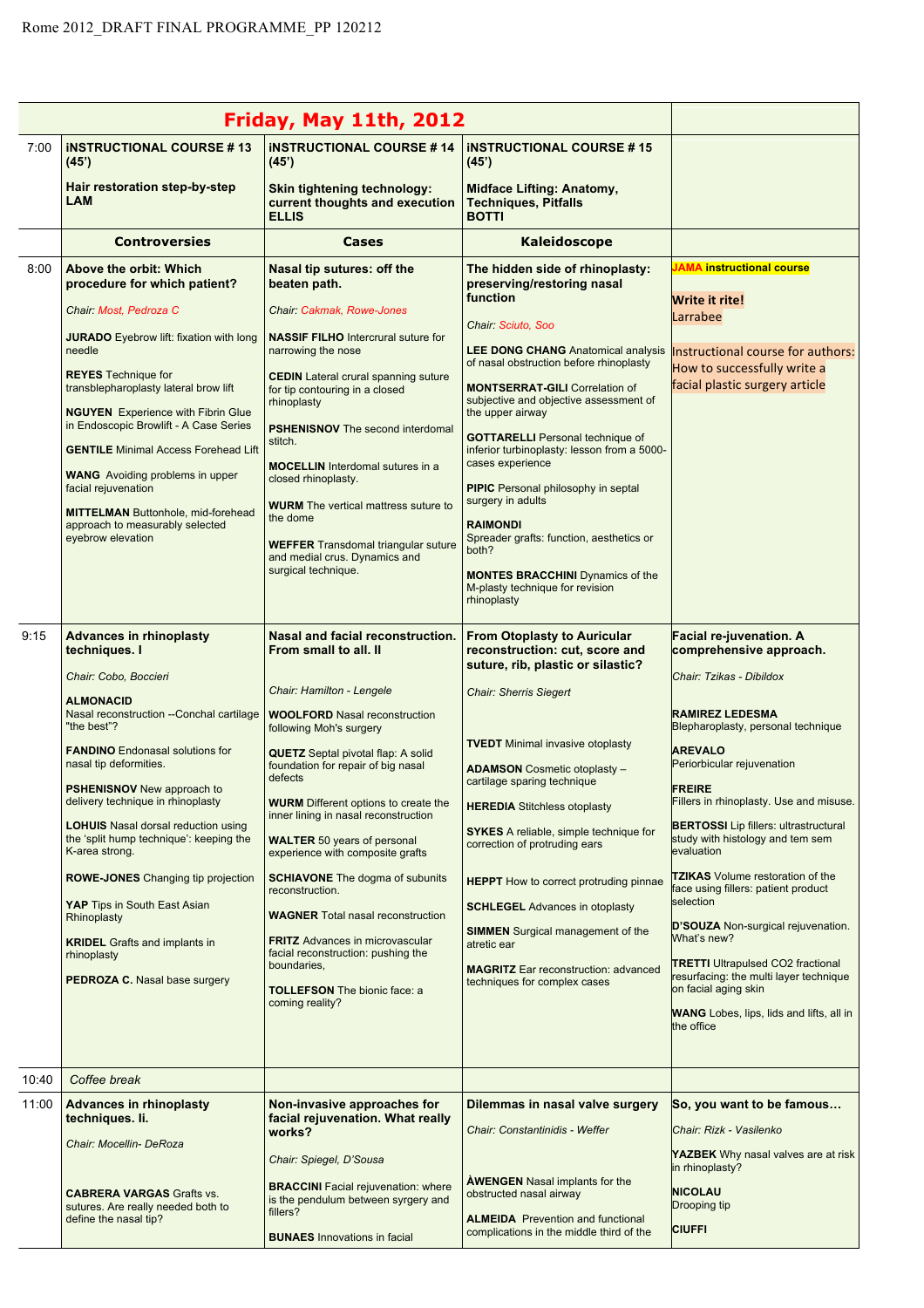## Rome 2012\_DRAFT FINAL PROGRAMME\_PP 120212

| Transplanting faces, transforming lives: facial transplantation present and future.<br><b>LUNCH</b><br>13:15<br>14:30<br>Fat, fillers. This house believes<br>Ethnic rhinoplasty: what is the<br><b>Complications in facial plastic</b><br>Special problems of the<br>impact of gender, ethnicity,<br>septum surgery<br>that<br>surgery<br>culture? I.<br>Chair: Lam, Pelle<br>Chair: Fuleihan, Kellman,<br>Chair: Truswell, Carvajal<br>Chair: Sherris, Villafuerte<br><b>ROSENGAUS</b> Full Face Balance: The<br><b>HEPPT</b> Management of facial filler<br><b>XAVIER</b> Caudal septal extension<br>Future of HA<br>complications<br>grafts: indications and techniques<br>KU Asian augmentation rhinoplasty -<br><b>TZIKAS</b> Fat grafting facial<br>how to decide between fillers injection<br><b>MENICK</b> Salvaging complications in<br><b>LETORT</b> Dynamics suture correction<br>augmentation in conjunction with facelift<br>or open surgery<br>nasal reconstruction<br>of septal deformities<br>and blepharoplasty<br><b>CHIU</b> Asian male rhinoplasty<br><b>BOTTI</b> Face-lift complications<br><b>APAYDIN</b> How to get a stable caudal<br><b>PEDROZA F. Restoring midface</b><br>septum and better septocolumellar<br>volumes with lipoinjections<br><b>TWU</b> Managing the Asian dorsal<br><b>PERKINS</b> Oveshortened noses<br>relationship<br>deformities<br><b>PAPEL</b> The role of autologous fat<br><b>MAGRITZ</b> Revisional ear reconstruction<br><b>PAUN</b> Salvaging the cartilage-<br>grafting in facial cosmetic surgery<br><b>KAO</b> Tip refinement with ear cartilage<br>depleted nose<br>grafting<br><b>DUNCAN</b> Nonsurgical manipulation of<br><b>BANSBERG</b> Surgical closure of<br>the adipose layer<br><b>LEE KUN HEE</b> Diced cartilage grafts<br>septal perforations<br>for augmentation rhinoplasty in Korean<br>15:30<br>Implants vs. fillers. Now we have<br><b>Advances in rhinoplasty</b><br>How much exposure do we need<br>Don't forget the chin<br>choices!<br>techniques. Iii<br>in rhinoplasty?<br>Chair: Paun, Wagner<br>Chair: Sykes, Giacomini<br>Chair: Thomas, Yap<br>Chair: Fedok, Patrocinio<br><b>PROKOPAKIS</b><br><b>ASCHER Fillers, facial &amp; volumetric</b><br><b>MESBAHI</b> Endonasal placement of<br><b>KANG</b> Open approach without<br>The ideal facial profile. Modern<br>spreader grafts: Easy way to put them<br>transcolumellar incision<br>implants<br>concepts of beauty<br><b>ELLIS</b> Voluma Injectable: The Ideal<br><b>CONSTANTINIDES</b> Vertical lobule<br><b>BECKER D</b> Innovative treatment for the<br><b>DAO</b> What the patient rarely ask but<br>Injectable<br>division: A critical tool in your arsenal<br>bulbous tip<br>surgeon should suggest<br><b>NOLST TRENITÉ</b> Composite grafts in<br><b>LAM</b> Fat Transfer vs. Alloplasts: How I<br><b>PAPEL</b> Tip suture techniques via<br><b>PARRA</b><br>Decide<br>rhinoplasty<br>intranasal and external rhinoplasty<br>Mentoplasty, when and how to do it.<br>exposures<br>PELLE CERAVOLO Facial Implants:<br><b>DAYAN</b> Minimally invasive tip<br><b>KAYABASOGLU Chin implant. A</b><br><b>GASSNER</b> Managing the difficult tip<br>who needs what?<br>techniques. Gaining tip definition<br>long-term evaluation<br>through the endonasal approach<br>through endonasal lateral crural<br><b>ROMO</b> Management of facial<br>underlay grafting<br><b>NARAGHI</b> Balancing facial profile by<br>lipoatrophy with EPTFE<br><b>SABAN</b> Overprojected noses:<br>rhinoplasty and chin advancement<br>retroprojection by the cross-over tip<br><b>RIEDEL</b> An algorythm for tip<br>surgery<br>deprojection | Nasal tip deprojection - the overlay<br>Transpalpebral eyebrow lift<br>Modern facelift : prettier, scarless and |
|-----------------------------------------------------------------------------------------------------------------------------------------------------------------------------------------------------------------------------------------------------------------------------------------------------------------------------------------------------------------------------------------------------------------------------------------------------------------------------------------------------------------------------------------------------------------------------------------------------------------------------------------------------------------------------------------------------------------------------------------------------------------------------------------------------------------------------------------------------------------------------------------------------------------------------------------------------------------------------------------------------------------------------------------------------------------------------------------------------------------------------------------------------------------------------------------------------------------------------------------------------------------------------------------------------------------------------------------------------------------------------------------------------------------------------------------------------------------------------------------------------------------------------------------------------------------------------------------------------------------------------------------------------------------------------------------------------------------------------------------------------------------------------------------------------------------------------------------------------------------------------------------------------------------------------------------------------------------------------------------------------------------------------------------------------------------------------------------------------------------------------------------------------------------------------------------------------------------------------------------------------------------------------------------------------------------------------------------------------------------------------------------------------------------------------------------------------------------------------------------------------------------------------------------------------------------------------------------------------------------------------------------------------------------------------------------------------------------------------------------------------------------------------------------------------------------------------------------------------------------------------------------------------------------------------------------------------------------------------------------------------------------------------------------------------------------------------------------------------------------------------------------------------------------------------------------------------------------------------------------------------------------------------------------------------------------------------------------------------------------------------------------------------------------------------------------------------------------------------------------------------------------------------------------------------------------------------------------------------------------------------------------------------------------------------|-----------------------------------------------------------------------------------------------------------------|
|                                                                                                                                                                                                                                                                                                                                                                                                                                                                                                                                                                                                                                                                                                                                                                                                                                                                                                                                                                                                                                                                                                                                                                                                                                                                                                                                                                                                                                                                                                                                                                                                                                                                                                                                                                                                                                                                                                                                                                                                                                                                                                                                                                                                                                                                                                                                                                                                                                                                                                                                                                                                                                                                                                                                                                                                                                                                                                                                                                                                                                                                                                                                                                                                                                                                                                                                                                                                                                                                                                                                                                                                                                                                             |                                                                                                                 |
|                                                                                                                                                                                                                                                                                                                                                                                                                                                                                                                                                                                                                                                                                                                                                                                                                                                                                                                                                                                                                                                                                                                                                                                                                                                                                                                                                                                                                                                                                                                                                                                                                                                                                                                                                                                                                                                                                                                                                                                                                                                                                                                                                                                                                                                                                                                                                                                                                                                                                                                                                                                                                                                                                                                                                                                                                                                                                                                                                                                                                                                                                                                                                                                                                                                                                                                                                                                                                                                                                                                                                                                                                                                                             |                                                                                                                 |
|                                                                                                                                                                                                                                                                                                                                                                                                                                                                                                                                                                                                                                                                                                                                                                                                                                                                                                                                                                                                                                                                                                                                                                                                                                                                                                                                                                                                                                                                                                                                                                                                                                                                                                                                                                                                                                                                                                                                                                                                                                                                                                                                                                                                                                                                                                                                                                                                                                                                                                                                                                                                                                                                                                                                                                                                                                                                                                                                                                                                                                                                                                                                                                                                                                                                                                                                                                                                                                                                                                                                                                                                                                                                             |                                                                                                                 |
|                                                                                                                                                                                                                                                                                                                                                                                                                                                                                                                                                                                                                                                                                                                                                                                                                                                                                                                                                                                                                                                                                                                                                                                                                                                                                                                                                                                                                                                                                                                                                                                                                                                                                                                                                                                                                                                                                                                                                                                                                                                                                                                                                                                                                                                                                                                                                                                                                                                                                                                                                                                                                                                                                                                                                                                                                                                                                                                                                                                                                                                                                                                                                                                                                                                                                                                                                                                                                                                                                                                                                                                                                                                                             |                                                                                                                 |
|                                                                                                                                                                                                                                                                                                                                                                                                                                                                                                                                                                                                                                                                                                                                                                                                                                                                                                                                                                                                                                                                                                                                                                                                                                                                                                                                                                                                                                                                                                                                                                                                                                                                                                                                                                                                                                                                                                                                                                                                                                                                                                                                                                                                                                                                                                                                                                                                                                                                                                                                                                                                                                                                                                                                                                                                                                                                                                                                                                                                                                                                                                                                                                                                                                                                                                                                                                                                                                                                                                                                                                                                                                                                             |                                                                                                                 |
| 16:30                                                                                                                                                                                                                                                                                                                                                                                                                                                                                                                                                                                                                                                                                                                                                                                                                                                                                                                                                                                                                                                                                                                                                                                                                                                                                                                                                                                                                                                                                                                                                                                                                                                                                                                                                                                                                                                                                                                                                                                                                                                                                                                                                                                                                                                                                                                                                                                                                                                                                                                                                                                                                                                                                                                                                                                                                                                                                                                                                                                                                                                                                                                                                                                                                                                                                                                                                                                                                                                                                                                                                                                                                                                                       |                                                                                                                 |
| The rhinoplasty odyssey. Bitter lessons I have learned from my patients<br>17:00<br>Chairmen: Thomas - Rowe Jones<br>Bull, Cook, Joao Maniglia, Jung, Sinrachtanant, Nolst-Trenite, Sykes                                                                                                                                                                                                                                                                                                                                                                                                                                                                                                                                                                                                                                                                                                                                                                                                                                                                                                                                                                                                                                                                                                                                                                                                                                                                                                                                                                                                                                                                                                                                                                                                                                                                                                                                                                                                                                                                                                                                                                                                                                                                                                                                                                                                                                                                                                                                                                                                                                                                                                                                                                                                                                                                                                                                                                                                                                                                                                                                                                                                                                                                                                                                                                                                                                                                                                                                                                                                                                                                                   |                                                                                                                 |
| 18:30<br><b>Adjourn</b>                                                                                                                                                                                                                                                                                                                                                                                                                                                                                                                                                                                                                                                                                                                                                                                                                                                                                                                                                                                                                                                                                                                                                                                                                                                                                                                                                                                                                                                                                                                                                                                                                                                                                                                                                                                                                                                                                                                                                                                                                                                                                                                                                                                                                                                                                                                                                                                                                                                                                                                                                                                                                                                                                                                                                                                                                                                                                                                                                                                                                                                                                                                                                                                                                                                                                                                                                                                                                                                                                                                                                                                                                                                     |                                                                                                                 |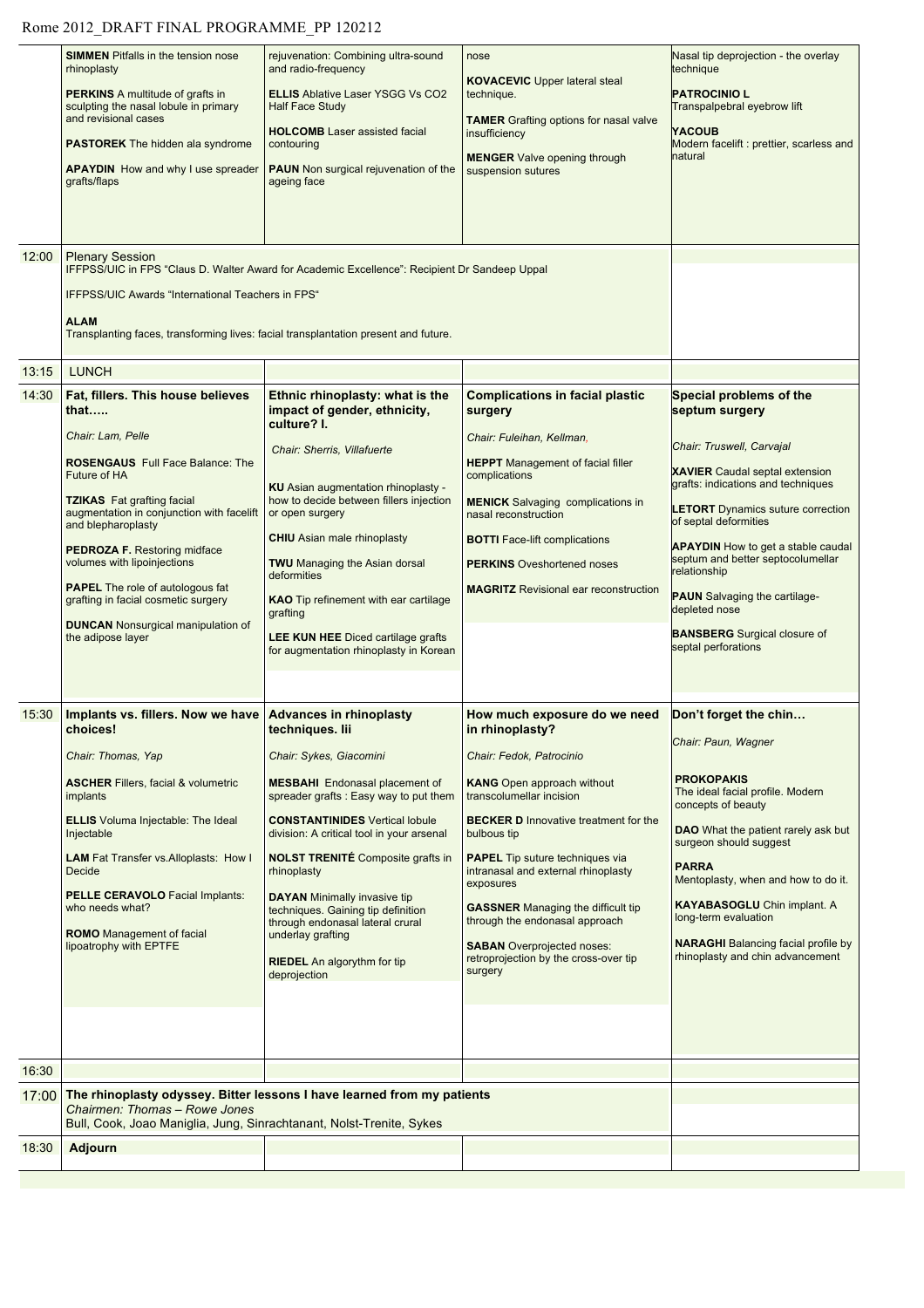| Saturday, May 12th, 2012 |                                                                                                    |                                                                                                 |                                                                                                           |                                                                                                                  |  |
|--------------------------|----------------------------------------------------------------------------------------------------|-------------------------------------------------------------------------------------------------|-----------------------------------------------------------------------------------------------------------|------------------------------------------------------------------------------------------------------------------|--|
| 7:00                     | <b>INSTRUCTIONAL COURSE #16</b><br>(45)                                                            | <b>INSTRUCTIONAL COURSE #17</b><br>(45)                                                         | <b>INSTRUCTIONAL COURSE #18</b><br>(45)                                                                   |                                                                                                                  |  |
|                          | Otoplasty made simple<br><b>SIEGERT</b>                                                            | <b>Necklifting: Advanced</b><br><b>Techniques</b><br><b>PELLE</b>                               | Photography, image<br>processing: getting the picture<br>just right.<br><b>TASMAN</b>                     |                                                                                                                  |  |
|                          | <b>Controversies</b>                                                                               | Cases                                                                                           | Kaleidoscope                                                                                              |                                                                                                                  |  |
| 8:00                     | <b>Facial reanimation: from</b><br>suspension to reinnervation                                     | Ethnic rhinoplasty: what is the<br>impact of gender, ethnicity,<br>culture? II.                 | <b>Psychological aspects of Facial</b><br><b>Plastic Surgery.</b>                                         | THE EAFPS' FELLOWS CLUB                                                                                          |  |
|                          | Chair: Boahene, Le                                                                                 | Chair: Kridel, Tasca                                                                            | Chair: Hellings. Prokopakis                                                                               | Chair: Bran, Emrah                                                                                               |  |
|                          | <b>INGELS</b> Measurement of facial nerve<br>palsy with stereophotogrammetry                       | <b>AGIUS</b> Reasons for rhinoplasty in the<br>central Mediterranean                            | <b>GORSKI</b> Psychological aspects of<br>facial plastic surgery                                          | 1. The trainer' perspective<br><b>LOHUIS</b> Understanding shape and<br>influencing steepness of the rhinoplasty |  |
|                          | <b>MOST</b> Facial paralysis rehabilitation<br><b>PARIS</b> Aesthetic medical techniques for       | JACKLIS Ethnic middle eastern<br>noses. From analysis to result.                                | <b>SALEH</b> Patient assessment for<br>rhinoplasty                                                        | learning curve.<br><b>MOST</b> Top 10 blepharoplasty pearls<br>2. The trainee's perspective                      |  |
|                          | facial palsy management<br><b>PASCHE</b> Longstanding facial paralysis:                            | <b>BOCCIERI</b> The special approach to<br>the Mediterraneum nose                               | <b>HELLINGS</b> The hidden danger of BDD<br>in facial plastic surgery                                     | .<br>.<br>.                                                                                                      |  |
|                          | comparative study between gracilis<br>muscle transfert and temporal<br>myoplasty                   | <b>KHOURY</b> Secondary rhinoplasty in<br>mediterranean nose                                    | <b>ANDRE</b> Psychological and technical<br>aspects of nasal tip rotation                                 | .<br>.                                                                                                           |  |
|                          | <b>TRITES</b> Surgical management of<br>periocular/periorbital symptoms                            | <b>BAFAQEEH</b> Specific aspects of<br>Middle East rhinoplasty                                  | <b>PEARSON</b> Healthy behaviors and<br>changes after operation among facial<br>cosmetic surgery patients |                                                                                                                  |  |
| 9:00                     | Creating beautiful profiles from<br>glabella to chin.                                              | Rhinoplasty for young and old.                                                                  | Keeping your practice healthy<br>Chair: Papel, Drumm                                                      | Ethnic rhinoplasty: what is the<br>impact of gender, ethnicity,<br>culture? Ili.                                 |  |
|                          | Chair: Sinrachtanan, Wever                                                                         | Chair: Menger, Mocella                                                                          |                                                                                                           | Chair: Reyes, Almeida                                                                                            |  |
|                          | <b>GERBAULT</b> Changing the radix                                                                 | <b>TAWFIK Pediatric rhinoplasty</b>                                                             | <b>BECKER S</b> Malpractice claims in<br>rhinology: Learning from cases,                                  | <b>BOHAENE</b> Ethnic sensitive rhinoplasty:                                                                     |  |
|                          | <b>CAKMAK</b> The techniques to conceal<br>the irregularities in rhinoplasty                       | <b>TRIMARTANI</b> Rhinoplasty in children:<br>When and how?                                     | <b>PATE</b> Risk assessment in the facial                                                                 | analysis, techniques and outcome                                                                                 |  |
|                          | LIN Reconstruct nasal dorsum with T-<br>graft in saddle nose deformity                             | <b>TASCA</b> Nasal surgery in children                                                          | plastic and reconstructive surgery<br>patient                                                             | <b>ROMO</b> Rhinoplasty in the platyrrhine<br>nose                                                               |  |
|                          | <b>PASTOREK</b> The extended tip-                                                                  | <b>SCOLA</b> Rhinoplasty in elderly patients                                                    | <b>TRUSWELL</b> Strategies for helping the<br>ageing face patient                                         | <b>GONZALEZ</b> How to treat noses in<br>people of mixed race                                                    |  |
|                          | columella graft<br><b>TATUM</b> Improved profiles through<br>craniofacial surgery                  | <b>KRIDEL</b> Correction of the aging<br>drooping nose                                          | <b>HAMILTON</b> Setting patient<br>expectations by morphing images<br>using adobe photoshop               | <b>FRANCO</b><br>"Natural looking" mestizo noses: pearls<br>and pittalls                                         |  |
|                          |                                                                                                    |                                                                                                 | <b>DAYAN</b> Practice management.<br>Delegate or die.                                                     |                                                                                                                  |  |
|                          |                                                                                                    |                                                                                                 |                                                                                                           |                                                                                                                  |  |
| 10:00                    | The heavy neck: the right<br>technique for the right patient                                       | Cartilage grafting in<br>rhinoplasty. A reasoned<br>selection of the alternatives.              | <b>Comprehensive cleft</b><br>management: lip to tip                                                      |                                                                                                                  |  |
|                          | Chair: Larrabee, Gassner                                                                           | Chair: Jang, Wurm                                                                               | Chair: Pasche, Trimartani                                                                                 |                                                                                                                  |  |
|                          | <b>FEDOK</b> Unraveling the mystery of the<br>aging upper neck: reliable algorithmic<br>approaches | <b>SHERRIS</b> To harvest or not to harvest:<br>graft choices in rhinoplasty                    | <b>VILLAFUERTE</b><br>Cheiloalveolorhinoplasty                                                            |                                                                                                                  |  |
|                          | <b>MITTELMAN</b> Achieving optimal results<br>in lower neck rejuvenation: the                      | <b>COBO</b> Structural grafts: uses and<br>applications in cosmetic rhinoplasty                 | <b>SYKES</b> Cleft nasal reconstruction<br><b>TATUM</b> Cleft lip repair                                  |                                                                                                                  |  |
|                          | horizontal and vertical neck lift<br><b>PELLE CERAVOLO</b> Advances in neck<br>rejuvenation        | <b>MENGER</b> Not just another graft in the<br>nose<br><b>MORETTI</b> Spreader grafts: when and | <b>TOLLEFSON</b> lip rhinoplasty nuances:<br>repair of the nostril asymmetry and<br>stenosis              |                                                                                                                  |  |
|                          | <b>BATNIJI</b> Concurrent use of botulinum                                                         | why                                                                                             | Van der POORTEN Speech outcome                                                                            |                                                                                                                  |  |
|                          | toxin for anterior platysmal bands during<br>necklift surgery                                      | <b>RIEDEL</b> Cartilage grafting in<br>rhinoplasty                                              | following cleft palate surgery – when to<br>fit in a pharyngoplasty                                       |                                                                                                                  |  |
|                          | <b>PAVLUCHENKO - VASILENKO Neck</b><br>Lift: The Russian Perspective                               |                                                                                                 |                                                                                                           |                                                                                                                  |  |
| 11:00                    | Coffee break                                                                                       |                                                                                                 |                                                                                                           |                                                                                                                  |  |
| 11:30                    | The perfect face in face reading<br>perspective - Is it surgically                                 | <b>Aging-Face Surgery: Technical</b><br>pearls.                                                 | <b>Management of the</b><br>overprojected dorsum: Off the                                                 |                                                                                                                  |  |